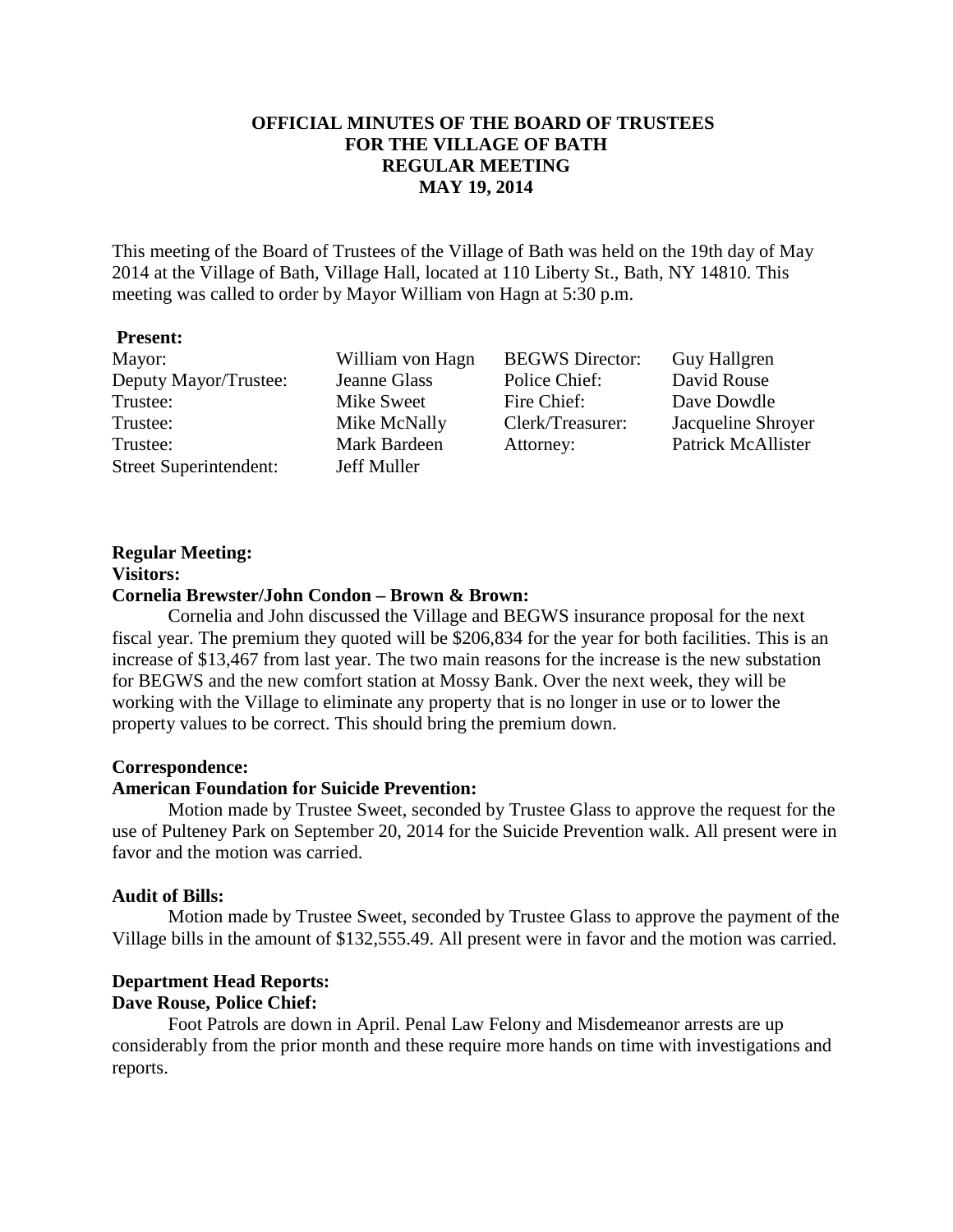#### **Guy Hallgren, BEGWS Director:**

BEGWS acquired grant monies for training.

 The utilities will be replacing 1200 feet of the gas main on Liberty Street. They filed Highway Permits with the state to work on the road. They estimate that 80 feet per day will be done.

Over the next three weeks (starting May  $18<sup>th</sup>$ ) BEGWS will be flushing their water mains and hydrants from 11:00 p.m. to 7:00 a.m. Some dirty water may be experienced; they apologize for any inconvenience this may cause. This helps them prepare their water system for the next year and allows them to continue to provide safe clean water for all their customers. They are asking everyone to please check their water before doing laundry and not to draw dirty water in to your hot water tank. They are asking anyone to report any difficulties in your water service to their 24-hour service desk at 776-3121.

#### **Jackie Shroyer, Clerk/Treasurer:**

Motion made by Trustee Bardeen, seconded by Trustee Glass to approve the following budget transfers to be done. All present were in favor and the motion was carried.

To Transfer \$10.00 from A1325.43 Clerk – Contracts to A1325.421 Clerk – Copy Expenses to cover copy expense overages.

To Transfer \$1,950.00 from A1990.4 Contingent Account to A1325.4 Clerk – Contractual to cover Local Law Code Book Updates.

To Transfer \$360.00 from A1450.4 Elections – Contractual to A1620.4 Buildings – Contractual to cover expenses.

To Transfer \$500.00 from A3620.45 Safety Inspection – Telephone to A3620.1 Safety Inspection – Personal Services to cover the longevity expense that was budgeted incorrectly.

To Transfer \$8,440.00 from A1990.4 Contingent Account to A5182.4 Street Lighting – Contractual to cover street lighting expenses.

To Transfer \$6,000.00 from A1910.4 Unallocated Insurance to A9060.8 Health Insurance to cover changes in health insurance plans.

To Transfer \$1,500.00 from A1990.4 Contingent Account to A1420.4 Attorney – Contractual to cover expenses.

To Transfer \$50.00 from A3510.2 – Animal Control Equipment to A1620.413 Buildings – Repairs to cover expense.

To Transfer \$768.00 from A3320.4 Park Activities – Contractual to A3320.43 Park Activities – Complus Contract to cover contract expenses.

To Transfer \$4,604.00 from A5410.4 Street Expense – Contractual and \$2,169.00 from A5110.413 Street – Building Repairs to A5110.48 Street Repair to cover expenses.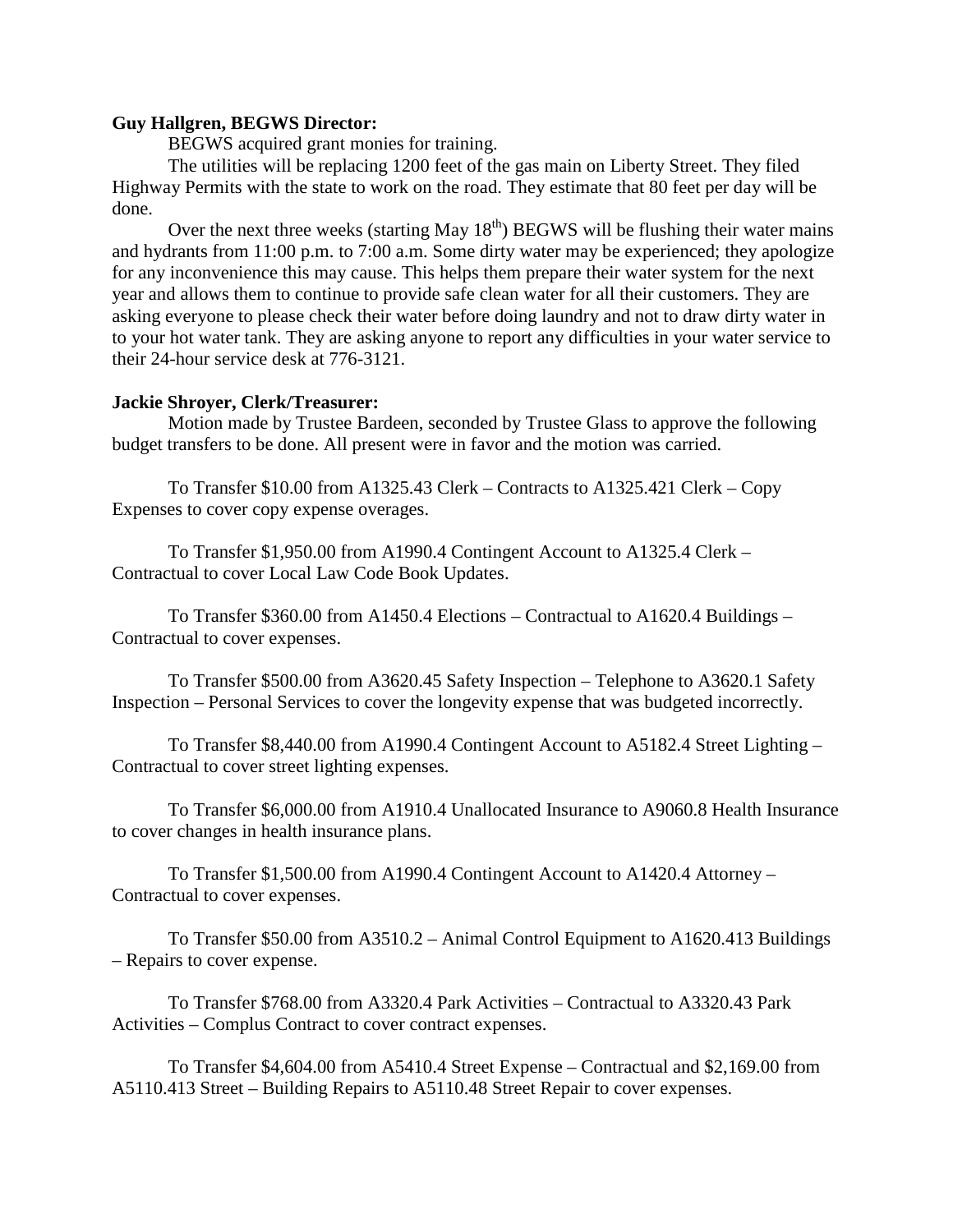To Transfer \$13,800.00 from A3120.42 Police – Gas & Oil and \$3,417.00 from A5110.4 Street – Contractual to cover gas expenses.

To Transfer \$40.00 from A1990.4 Contingent Account to A6410.4 Publicity – Contractual to cover expenses.

To Transfer \$145.00 from A7550.4 Celebrations – Contractual to A7450.4 Museum – Contractual to cover electric Expenses.

To Transfer \$2,388.00 from A3120.47 Police Dept – Uniforms to A3120.48 Police Dept – Repairs to cover repair expenses.

 To Transfer \$10,547.27 from A5142.1 Snow Removal – Personal Services and \$6,730.30 from A5142.4 Snow Removal – Contractual to A5110.1 Street – Personal Services to cover Vacation Buyout.

## **Committee Reports:**

# **Mayor von Hagn:**

 Motion made by Trustee Sweet, seconded by Trustee Bardeen to authorize Mayor von Hagn, Deputy Mayor Jeanne Glass and Street Superintendent Jeff Muller to make a decision on the ARC Grant Plans at their meeting on Thursday, May 22, 2014. Trustee Glass abstained as she was listed and the motion was carried.

## **New Business:**

## **Fire Agreement:**

Motion made by Trustee McNally, seconded by Trustee Sweet to honor the financial terms of the fire agreement for 2014-2015, but hold off on the mayor signing the agreement until attorney Patrick McAllister reviews and approves the agreement. Once Attorney McAllister approves, the mayor can go ahead and sign. All present were in favor and the motion was carried.

#### **Steuben County STOP – DWI Contract:**

 Motion made by Trustee Bardeen, seconded by Trustee Sweet to authorize the Chief of Police, David Rouse, to sign the Steuben County STOP – DWI Contract. All present were in favor and the motion was carried.

#### **EBS–RMSCO – Business Associate Agreement:**

 Motion made by Trustee Sweet, seconded by Trustee McNally to authorize the Mayor, William von Hagn, to sign the EBS-RMSCO Business Associate Agreement. All present were in favor and the motion was carried.

## **Set Year End Abstract Meeting – Thursday, May 29:**

 Motion made by Trustee Bardeen, seconded by Trustee Glass to set the year end abstract meeting for Thursday, May 29, 2014 at 5:30 p.m. All present were in favor and the motion was carried.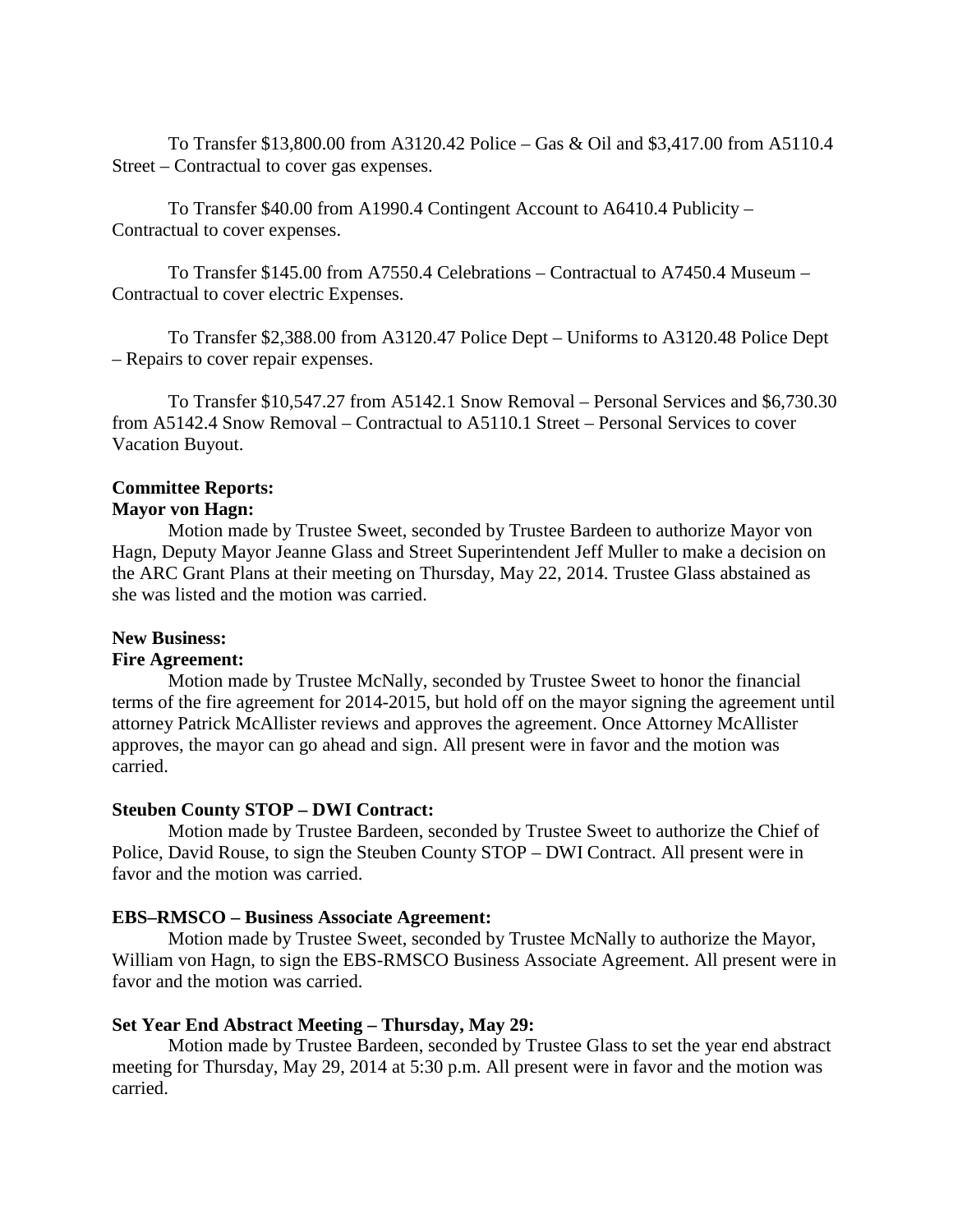#### **Hotel McDonnell – Liquor License:**

Motion made by Trustee Bardeen, seconded by Trustee Sweet to approve Hotel McDonnell to reapply for their liquor license. All present were in favor and the motion was carried.

#### **Set Sewer Rate Increase Public Hearing Date:**

Motion made by Trustee Sweet, seconded by Trustee Glass to set a public hearing date for a sewer rate increase for June 16, 2014 at 5:30 p.m. All present were in favor and the motion was carried.

#### **Parking for Bath Farmers Market:**

Motion made by Trustee Sweet, seconded by Trustee McNally to authorize the mayor to negotiate with the Wednesday Farmers Market to use 6 additional parking spaces and the fee to use them. All present were in favor and the motion was carried.

#### **Approve Street Superintendent to Attend Annual Training June 2-4:**

Motion made by Trustee McNally, seconded by Trustee Glass to approve the Street Superintendent, Jeff Muller, to attend his annual training on June 2-4, 2014. All present were in favor and the motion was carried.

#### **Part – Time Police Officer Resolution:**

# RESOLUTION VILLAGE OF BATH BOARD OF TRUSTEES BATH, NEW YORK

| DATE APPROVED: Monday, May 19, 2014 |                              |     | INTRO. DATE: Monday, May 19, 2014 |                 |             |
|-------------------------------------|------------------------------|-----|-----------------------------------|-----------------|-------------|
|                                     | INTRODUCED BY: Trustee Sweet |     | SECONDED BY:                      | Trustee Bardeen |             |
| VOTE:                               | Mayor von Hagn               | Aye | Nay                               | Abstain         | Not Present |
|                                     | <b>Trustee Glass</b>         | Aye | Nay                               | Abstain         | Not Present |
|                                     | Trustee Bardeen              | Aye | Nay                               | Abstain         | Not Present |
|                                     | <b>Trustee McNally</b>       | Aye | Nay                               | Abstain         | Not Present |
|                                     | <b>Trustee Sweet</b>         | Aye | Nay                               | Abstain         | Not Present |

TITLE: Appointment of John R. Emo as Part-time Police Officer for the Village of Bath.

 WHEREAS, Chief of Police David K. Rouse has announced the need for additional part-time police officers to be hired in an effort of keeping police department over-time to manageable levels and the department currently has one part-time police officer vacancy that the Police Chief desires to be filled;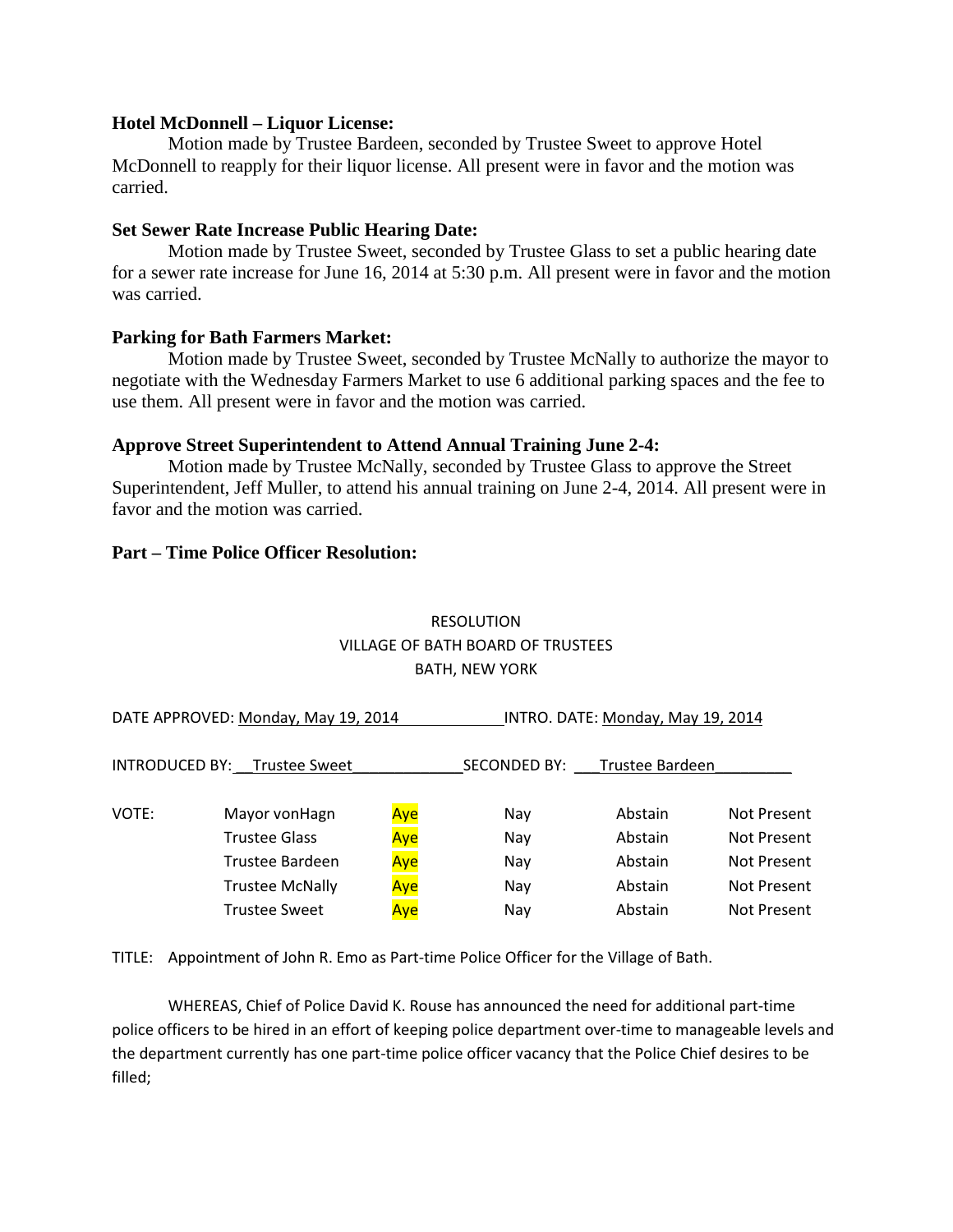WHEREAS, the Bath Village Chief of Police has recommended John R. Emo, who has successfully completed the New York State Municipal Police Training Council's Basic Course for Police Officers and previously worked for the Bath Village Police Department to be once again appointed to the position of Part-time Police Officer and the Village of Bath acknowledges the following:

- John R. Emo had previously and satisfactorily passed the background investigation conducted by the Bath Village Police Department.
- John R. Emo had previously and satisfactorily passed the psychological examination for employment.
- John R. Emo had previously worked for the Bath Village Police Department in an outstanding manner and only left to take a full-time police officer position with the City of Hornell and upon accepting that appointment with the City of Hornell their local policy forbid their officers from working as a police officer for other jurisdictions, thus necessitating his resignation from the Village of Bath.
- John R. Emo has since laterally transferred as a full-time police officer from the City of Hornell to the City of Corning, which allows their officers to work as part-time police officers in other jurisdictions.
- Compensation will be pursuant to the collective bargaining agreement with the Bath Police Benevolent Association.

 BE IT RESOLVED, that the Village of Bath Board of Trustees on the recommendation of our Chief of Police, is hereby appointing John R. Emo to the position of Part-time Police Officer contingent on the aforementioned acknowledgements and stipulations. This appointment is to take effect immediately.

Attest hereto:

Jacqueline Shroyer, Village Clerk-Treasurer

## **Adjourn Regular Meeting/Executive Session:**

Motion made by Trustee Glass, seconded by Trustee Bardeen to adjourn the regular meeting of the Board of Trustees of the Village of Bath at 7:50 p.m. to go into executive session for contractual and acquisition purposes. All present were in favor and the motion was carried.

## **Return to Regular Session:**

Motion made by Trustee Sweet, seconded by Trustee Glass to return to regular session at 8:40 p.m. All present were in favor and the motion was carried.

## **Evaluation of Property:**

 Motion made by Trustee Glass, seconded by Trustee Bardeen to authorize Code Enforcement Officer, Ralph Senese, to evaluate the property on 22 Pine Street. All present were in favor and the motion was carried.